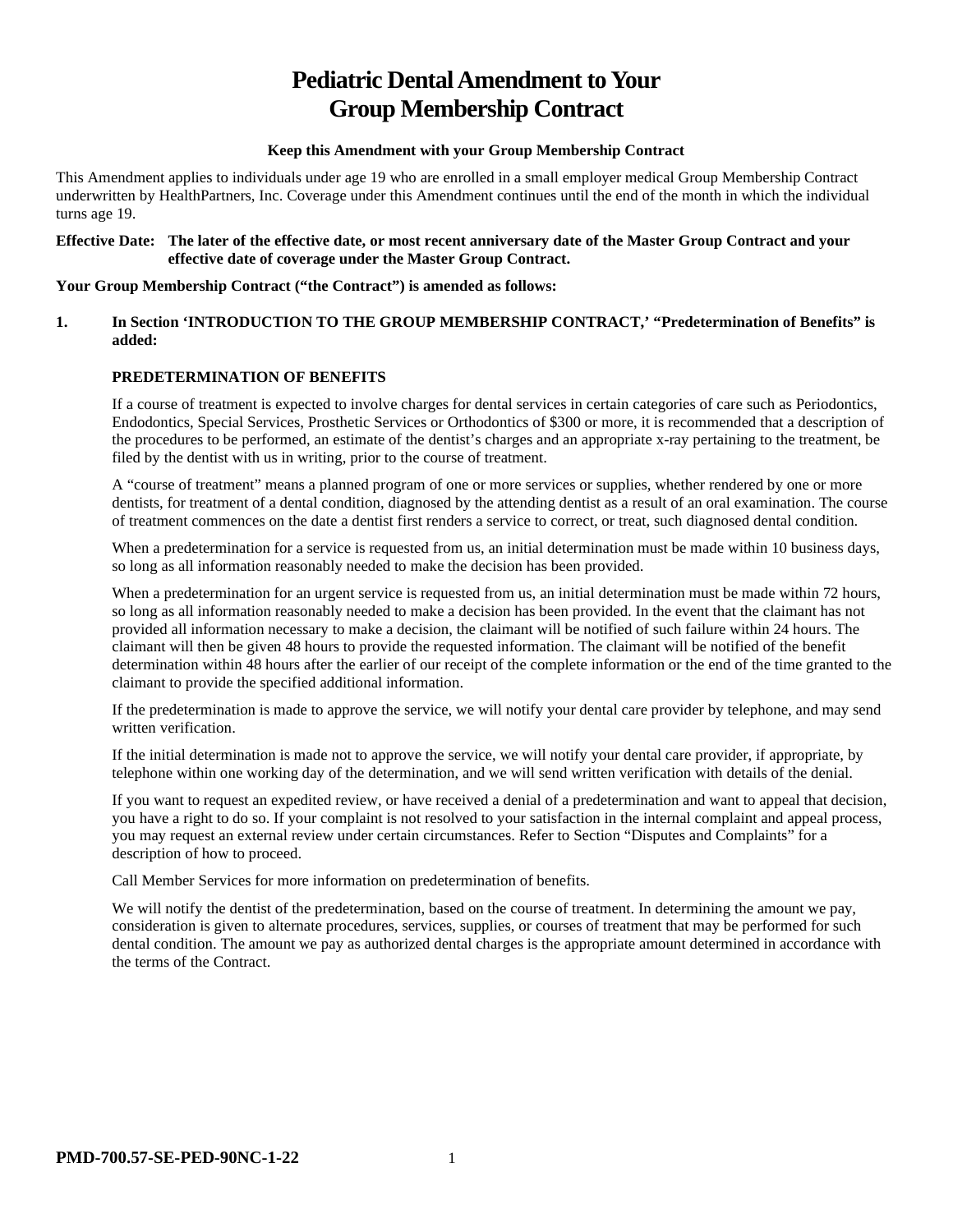If a description of the procedures to be performed, and an estimate of the dentist's charges are not submitted in advance, we reserve the right to make a determination of benefits payable, taking into account alternate procedures, services, supplies or courses of treatment, based on accepted standards of dental practice.

Predetermination for services to be performed is limited to services performed within 90 days from the date such course of treatment was approved by us. Additional services required after 90 days may be submitted in writing, as a new course of treatment, and approved on the same basis as the prior plan.

#### **2. In Section 'DEFINITIONS OF TERMS USED,' the following definitions are added:**

**Clinically Accepted Dental Services.** These are techniques or services, accepted for general use, based on risk/benefit implications (evidence based). Some clinically accepted techniques are approved only for limited use, under specific circumstances.

**Consultations**. These are diagnostic services provided by a dentist or dental specialist other than the practitioner who is providing treatment.

**Cosmetic Care.** These are dental services to improve appearance, without treatment of a related illness or injury.

**Customary Restorative Materials.** These are amalgam (silver fillings), glass ionomer and intraorally cured acrylic resin and resin-based composite materials (white fillings).

**Date of Service.** This is generally the date the dental service is performed. For prosthetic, or other special restorative procedures, the date of service is the date impressions were made for final working models. For endodontic procedures, date of service is the date on which the root canal was first entered for the purpose of canal preparation.

**Dentist.** This is a professionally degreed doctor of dental surgery or dental medicine who lawfully performs a dental service in strict accordance with governmental licensing privileges and limitations.

**Elective Procedures.** These are procedures which are available to patients but which are not dentally necessary.

**Emergency Dental Care.** These are services for an acute dental condition that would lead a prudent layperson to reasonably expect that the absence of immediate care would result in serious impairment to the dentition or would place the person's oral health in serious jeopardy.

**Endodontics.** This is the treatment of diseases of the dental pulp. Endodontics includes root canal therapy, pulp capping procedures, apexification and periapical procedures associated with root canal treatment.

**Medically Necessary Orthodontic Services.** These are comprehensive medically necessary services covered for pediatric dental members who have a severe handicapping malocclusion related to a medical condition resulting from congenital, craniofacial or dentofacial malformations involving the teeth and requiring reconstructive surgical correction in addition to orthodontic services.

**Oral Surgery.** This is routine surgery involving teeth or alveolar bone, including extraction and alveolectomy. Oral surgery may include other oral treatment and surgery, if a dentist considers it dentally necessary. Oral surgery does not include orthodontia, orthognathic surgery, and placement of dental implants or surgical care that is necessary because of a medical condition.

**Orthodontics.** This is medically necessary dental care for the correction of severe handicapping malocclusion of teeth using appliances and techniques that alter the position of teeth in the jaws.

**Orthognathic Surgery.** This is oral surgery to alter the position of the jaw bones.

**Periodontics.** This is non-surgical and surgical treatment of diseases of the gingiva (gums) and bone supporting the teeth.

**Prosthetic Services.** These are services to replace missing teeth; including the prescribing, repair, construction, replacement and fitting of fixed bridges and full or partial removable dentures.

#### **3. The following are added to Section "SERVICES NOT COVERED," and apply only to Pediatric Dental benefits:**

- Treatment, procedures or services which are not dentally necessary and/or which are primarily educational in nature or for the vocation, comfort, convenience, appearance or recreation of the member.
- The treatment of conditions which foreseeable result from excluded services.

#### **PMD-700.57-SE-PED-90NC-1-22** 2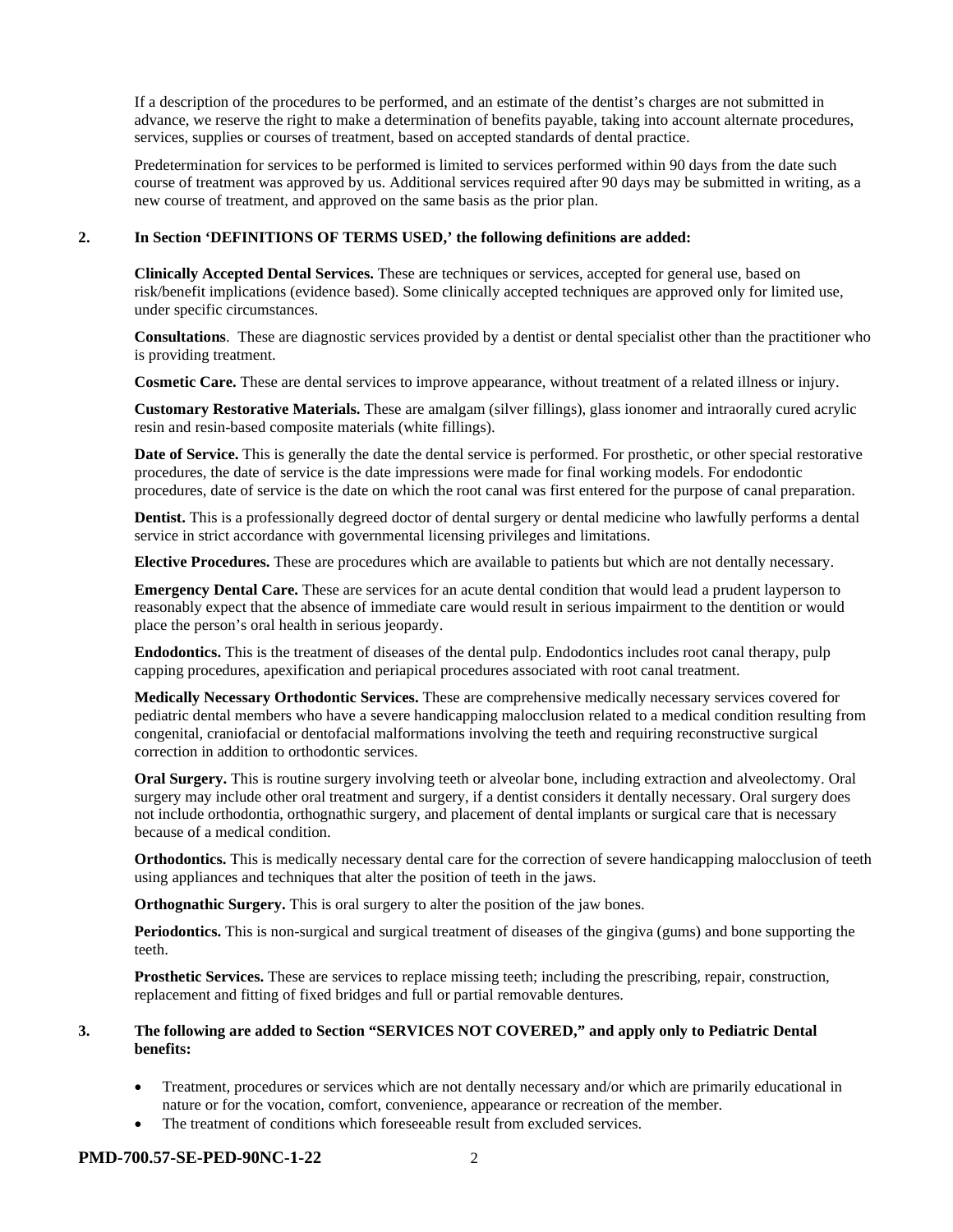- For Network Benefits, treatment, procedures or services which are not provided by a network dentist or other authorized provider or are not authorized by us.
- Dental services or supplies primarily intended to alter the shape, appearance and function of the teeth for cosmetic purposes, or for the purpose of improving the appearance of your teeth. This includes tooth whitening, tooth bonding and veneers that cover the teeth, and any services intended to replace existing restorations done historically for cosmetic reasons, even if due to material failure (wear/chipping/fracture) or the presence of decay at the restorative margin. This exclusion does not apply to services for reconstructive surgery. However, to the extent that these reconstructive surgery services are paid as medical services under the Contract, they are not covered as Pediatric Dental services.
- Hospitalization or other facility charges.
- Local anesthesia or use of electronic analgesia billed as a separate procedure is not covered. Inhaled nitrous oxide is not covered. General anesthesia and intravenous sedation are not covered except as indicated in this Amendment.
- Orthodontic services, except as provided in this Amendment.
- Orthognathic surgery (surgery to reposition the jaws).
- Services which are elective, investigative, experimental or not otherwise clinically accepted.
- Procedures, appliances or restorations that are necessary to alter, restore or maintain occlusion, including but not limited to: increasing vertical dimension, replacing or stabilizing tooth structure lost by attrition (including chipping or fractures of tooth structure or restorations), or erosion, abfraction, abrasion, or realigning teeth, except as covered orthodontic services provided in this Amendment. Mandibular orthopedic appliances and bite planes are also not covered.
- Procedures, appliances (other than occlusal guards, as indicated in this Amendment) or restorations for the prevention of bruxism (grinding of teeth) or clenching.
- Services for the following items:
	- o replacement of any missing, lost or stolen dental or implant-supported prosthesis.
	- o replacement or repair of orthodontic appliances.
	- o replacement of orthodontic appliances due to non-compliance.
- Services related to a prosthetic or special restorative appliance which was installed or delivered more than 60 days after termination of coverage.
- Diagnostic testing that is performed and billed as a separate procedure such as collection of microorganisms for culture, viral cultures, genetic testing for susceptibility or oral disease and caries susceptibility tests. This includes all oral pathology and laboratory testing charges.
- For non-network coverage, dental services related to the replacement of any teeth missing prior to the member's effective date under this Amendment.
- Dental services, supplies and devices not expressly covered as a benefit under this Amendment.
- Prescription drugs and medications prescribed by a dentist. This includes gingival irrigation.
- Services provided to the member which the member is not required to pay.
- The portion of a billed charge for an otherwise covered service by a non-network provider, which is in excess of our maximum amount allowed. We also do not cover charges or a portion of a charge which is either a duplicate charge for a service or charges for a duplicate service.
- Services for injury or illness either (a) arising out of an injury in the course of employment and subject to workers' compensation or similar law; or (b) for which benefits are payable without regard to fault, under coverage statutorily required to be contained in any motor vehicle or other liability insurance policy or equivalent self-insurance; or (c) for which benefits are payable under another policy of accident and health insurance, Medicare or any other governmental program.
- Except where expressly addressed in this Amendment, when multiple, acceptable treatment options exist related to a specific dental problem, we will provide benefits based upon the least costly alternative treatment. This includes inlay restorations paid as corresponding amalgam restorations.
- Services covered under the patient's medical plan, except to the extent not covered under the patient's medical plan.
- Additional charges for office visits that occur after regularly scheduled hours, missed appointments or appointments cancelled on short notice.
- Onlays, veneers or partial crowns fabricated from extraorally cured composite resin or porcelain.
- Periodontal splinting.
- Athletic mouthguards.
- Charges for infection control, sterilization and waste disposal.

#### **PMD-700.57-SE-PED-90NC-1-22** 3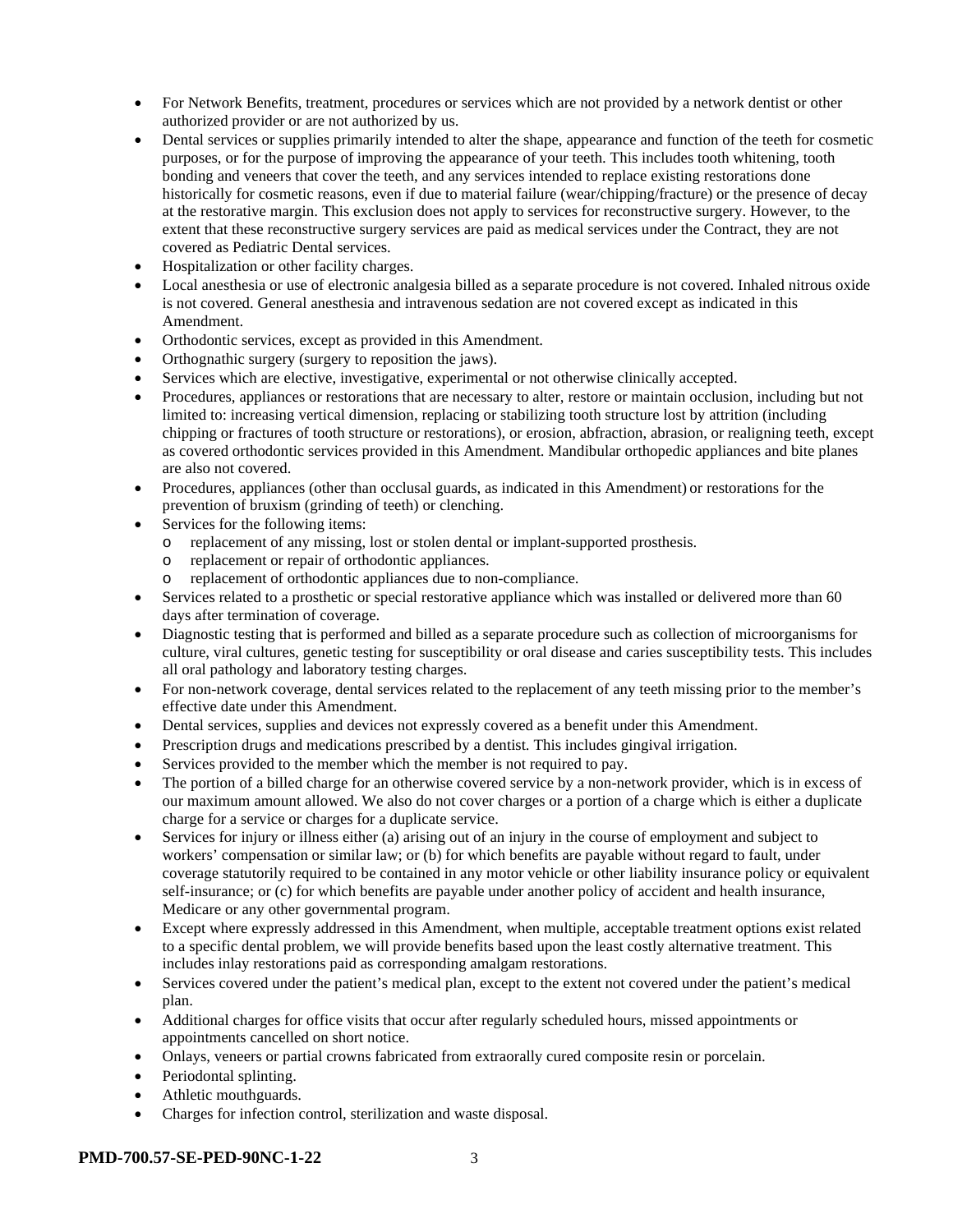- Charges for sales tax.
- Treatment, procedures, or services or drugs which are provided when you are not covered under this Amendment.
- Cone beam CT capture and interpretation.
- Harvest of bone for use in autogenous grafting procedure.
- Charges for maxillofacial prosthetics.
- Charges for case presentations for treatment planning or behavioral management.
- Charges for enamel microabrasion, odontoplasty and pulpal regeneration.
- Charges for surgical procedures for isolation of a tooth with a rubber dam.
- Non-intravenous conscious sedation and drugs to treat anxiety or pain.
- Charges for endodontic endosseous implants.
- Charges for intentional reimplantation (including necessary splinting).
- Charges for canal preparation and fitting of preformed dowel or post.
- Charges for temporary crowns for fractured teeth.
- Charges for interim or custom abutments for implants.
- Charges for rebonding, recementing and repair of fixed retainers.
- Charges for surgical placement of a temporary anchorage device.
- Charges for autogenous or nonautogenous osseous, osteoperiosteal or cartilage graft of the mandible or maxilla.
- Charges for anatomical crown exposure.
- Interim prostheses.
- Connector bars, stress breakers and precision attachments.
- Provisional pontics, crowns and retainer crowns.
- Copings.
- Oral hygiene instruction.
- Removal of fixed space maintainers.
- Hospital, home and extended care facility visits by dental providers.
- Gold foil restorations.
- Treatment for correction of malocclusion of teeth and associated dental and facial disharmonies, and posttreatment retainers, when treatment is not medically necessary.
- Maxillofacial MRI, maxillofacial ultrasound and sialoendoscopy capture and interpretation.
- Post processing of image or image sets.
- Caries risk assessment and documentation.
- Charges for unspecified procedures.
- Charges for the placement of a restorative foundation for an indirect restoration.
- Charges for periradicular services and bone grafts or other material used in conjunction with periradicular surgery.
- Non-dental administrative fees and charges including, but not limited to dental record preparation, and interest charges.
- Services related to the diagnosis and treatment of Temporomandibular Joint Dysfunction (TMD).
- Services associated with non-covered services.

#### **4. The Benefits Chart is expanded to include the following:**

# **Pediatric Dental Benefits Chart**

**The Contract covers Preventive and Diagnostic Services, Basic, Special, Prosthetic and medically necessary Orthodontia Services only, for members under age 19.**

**HealthPartners agrees to cover the dental services described below. This Benefits Chart describes the level of payment that applies for each of the covered services. To be covered, dental services or items described below must be medically or dentally necessary. The date of service must be while you are enrolled in the plan.**

**Coverage for eligible services is subject to the exclusions, limitations and other conditions of this Amendment and the Contract. See item 3. of this Amendment for additional information about exclusions.**

**This dental plan allows you to choose, at any time, dentists within the dental network (Network Benefits), or dentists outside of the network (Non-Network Benefits).**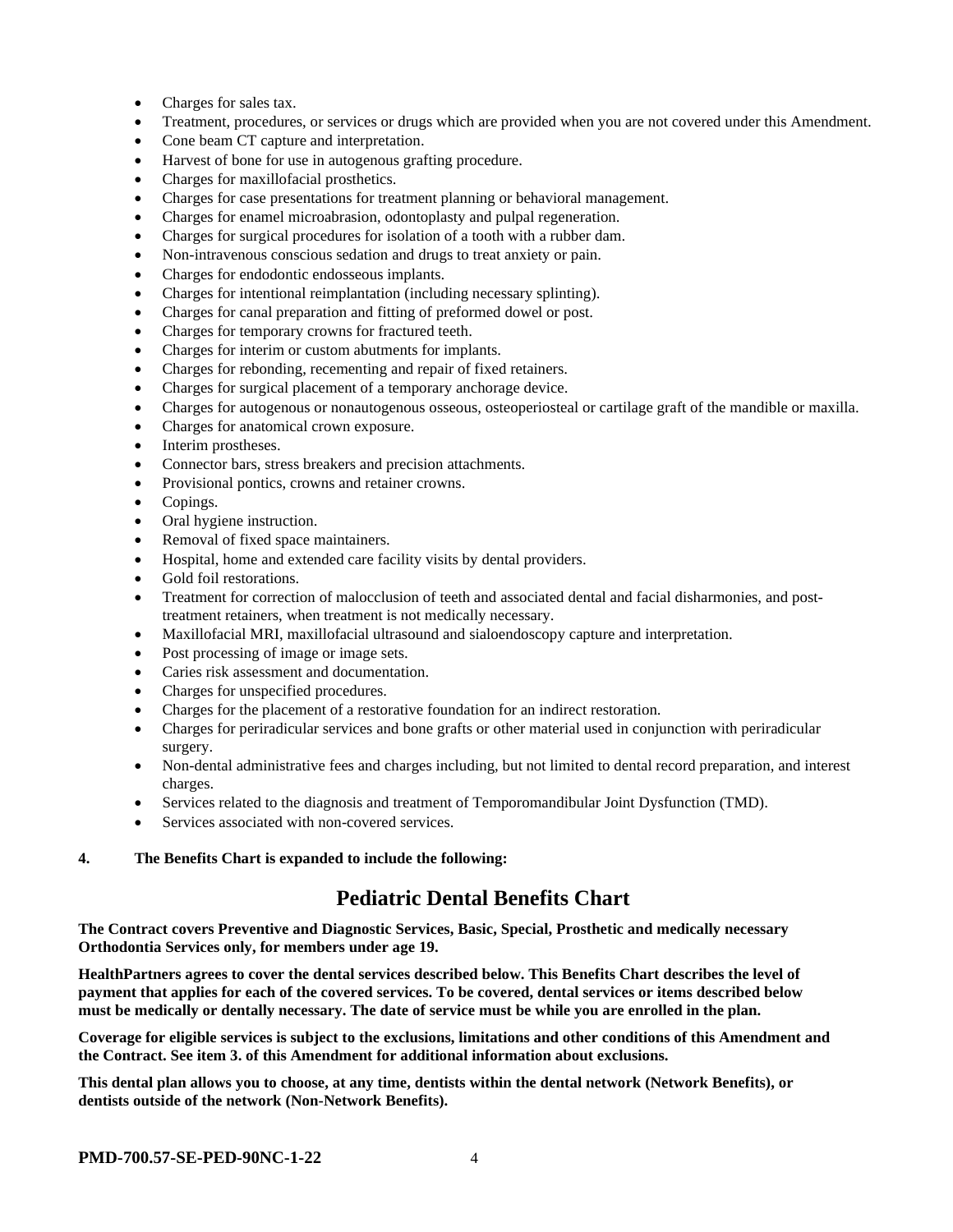**The amount that we pay for covered services is listed below. The member is responsible for the specified dollar amount and/or percentage of charges that we do not pay. Coverage may vary according to your network selection.**

**Network Benefits are underwritten by HealthPartners, Inc. Non-Network Benefits are underwritten by HealthPartners Insurance Company.**

**When you use Non-Network providers, benefits are substantially reduced and you will likely incur significantly higher out-of-pocket expenses. A Non-Network provider does not usually have an agreement with HealthPartners to provide services at a discounted fee. In addition, Non-Network Benefits are restricted to the usual and customary amount under the definition of "Charge." The usual and customary amount can be significantly lower than a Non-Network provider's billed charges. If the Non-Network provider's billed charges are over the usual and customary amount, you pay the difference, in addition to any required deductible, copayment and/or coinsurance, and these charges do not apply to the out-of-pocket limit.**

**This plan is subject to plan and benefit changes required to maintain compliance with federal and state law. This includes, but is not limited to, benefit changes required to maintain a certain actuarial value or metal level. We may also change your deductible, coinsurance and out-of-pocket limit values on an annual basis to reflect cost of living increases.**

**These definitions apply to this Amendment.**

| <b>Calendar Year:</b>  | This is the 12-month period beginning 12:01 A.M. Central Time, on January 1, and<br>ending 12:00 A.M. Central Time of the next following December 31.                                                                                                                                                                                                                                                                                                                                                                                                                                                                                                                                                                                                                                                                                                                                                                                                             |
|------------------------|-------------------------------------------------------------------------------------------------------------------------------------------------------------------------------------------------------------------------------------------------------------------------------------------------------------------------------------------------------------------------------------------------------------------------------------------------------------------------------------------------------------------------------------------------------------------------------------------------------------------------------------------------------------------------------------------------------------------------------------------------------------------------------------------------------------------------------------------------------------------------------------------------------------------------------------------------------------------|
| <b>Charge:</b>         | For covered services delivered by network providers, this is the provider's discounted<br>charge for a given dental/surgical service, procedure or item, which network providers<br>have agreed to accept as payment in full.                                                                                                                                                                                                                                                                                                                                                                                                                                                                                                                                                                                                                                                                                                                                     |
|                        | For covered services delivered by non-network providers, this is the provider's charge<br>for a given dental/surgical service, procedure or item, up to our maximum amount<br>allowed for that service, procedure or item.                                                                                                                                                                                                                                                                                                                                                                                                                                                                                                                                                                                                                                                                                                                                        |
|                        | Our maximum amount allowed is based on the usual and customary charge for a given<br>dental/surgical service, procedure or item. It is consistent with the charge of other<br>providers of a given service or item in the same region. You must pay for any charges<br>above the maximum amount allowed, and they do not apply to the out-of-pocket limit.                                                                                                                                                                                                                                                                                                                                                                                                                                                                                                                                                                                                        |
|                        | To be covered, a charge must be incurred on or after the member's effective date and<br>on or before the termination date. For network provider charges, the amount of the<br>copayment or coinsurance, or the amount applied to any deductible, is based on the<br>agreed fee applicable to the network provider, or a reasonable estimate of the cost<br>according to a fee schedule equivalent. For non-network provider charges, the amount<br>considered as a copayment or coinsurance, or the amount applied to any deductible, is<br>based on the lesser of the billed charge and our maximum amount allowed.                                                                                                                                                                                                                                                                                                                                              |
| Copayment/Coinsurance: | The specified dollar amount, or percentage, of charges incurred for covered services,<br>which we do not pay, but which a member must pay, each time a member receives<br>certain dental services, procedures or items. Our payment for those covered services or<br>items begins after the copayment or coinsurance is satisfied. Covered services or items<br>requiring a copayment or coinsurance are specified in this Benefits Chart. For network<br>provider charges, the amount considered as a copayment or coinsurance is based on<br>the agreed fee applicable to the network provider, or a reasonable estimate of the cost<br>according to a fee schedule equivalent. For non-network provider charges, the amount<br>considered as a copayment or coinsurance is based on the lesser of the billed charge<br>and our maximum amount allowed. A copayment or coinsurance is due at the time a<br>service is rendered, or when billed by the provider. |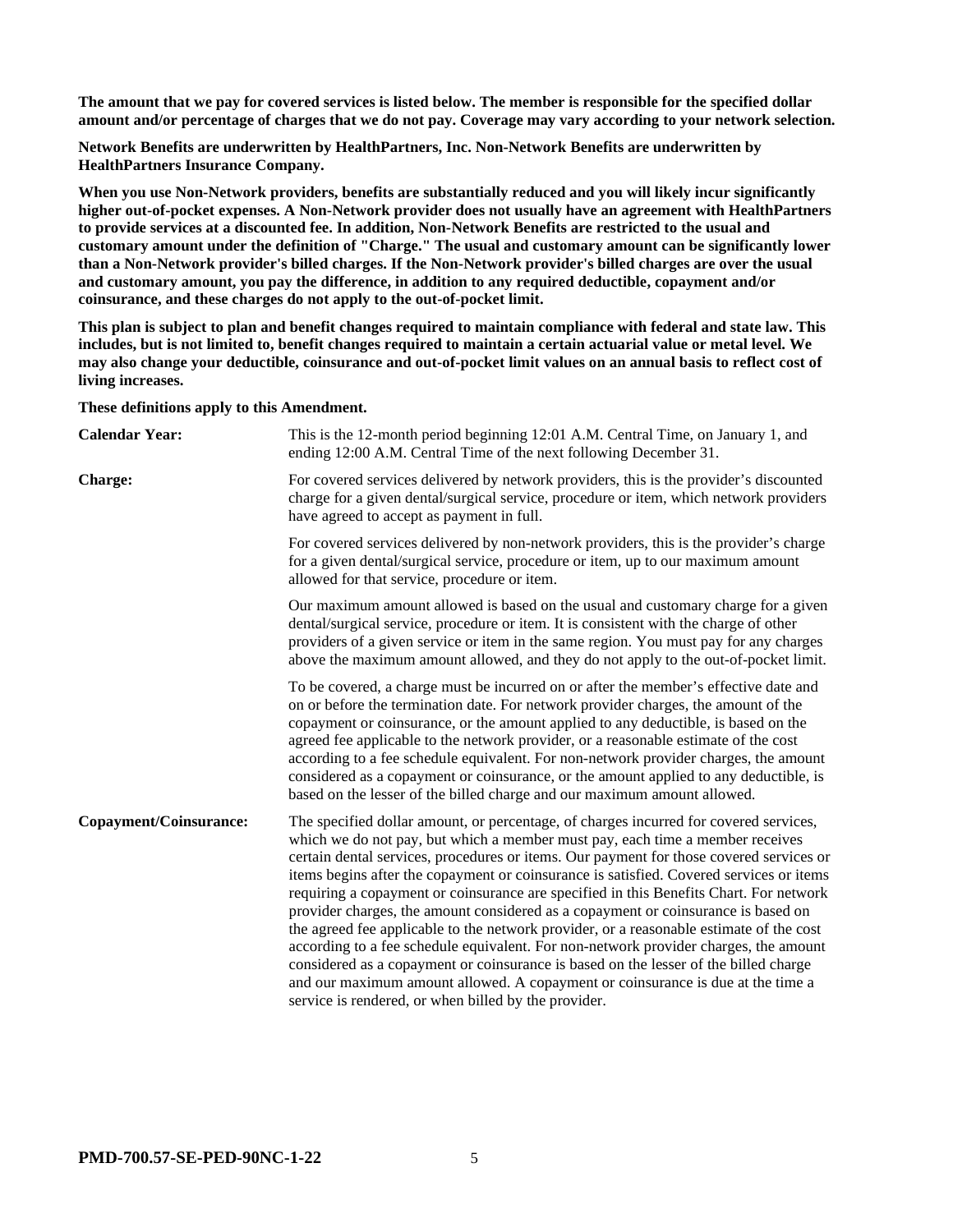| Deductible:                    | The specified dollar amount of charges incurred for covered services, which we do not<br>pay, but a member or a family has to pay first in a calendar year. Our payment for<br>those services or items begins after any deductible is satisfied. Your plan has an<br>embedded deductible. This means once a member meets the individual deductible, the<br>plan begins paying benefits for that person. If two or more members of the family meet<br>the family deductible, the plan begins paying benefits for all members of the family,<br>regardless of whether each member has met the individual deductible. However, a<br>member may not contribute more than the individual deductible towards the family<br>deductible. The amount of the charges that apply to any deductible are based on (1) the<br>agreed fee applicable to the network provider, or a reasonable estimate of the cost<br>according to a fee schedule equivalent; or (2) the lesser of the billed charge and our<br>maximum amount allowed for the non-network provider. This Benefits Chart indicates<br>which covered services are not subject to the deductible. |
|--------------------------------|--------------------------------------------------------------------------------------------------------------------------------------------------------------------------------------------------------------------------------------------------------------------------------------------------------------------------------------------------------------------------------------------------------------------------------------------------------------------------------------------------------------------------------------------------------------------------------------------------------------------------------------------------------------------------------------------------------------------------------------------------------------------------------------------------------------------------------------------------------------------------------------------------------------------------------------------------------------------------------------------------------------------------------------------------------------------------------------------------------------------------------------------------|
| <b>Out-of-Pocket Expenses:</b> | You pay any specified copayments/coinsurance and deductibles applicable for<br>particular services, subject to the out-of-pocket limit described below. These amounts<br>are in addition to the monthly premium payments.                                                                                                                                                                                                                                                                                                                                                                                                                                                                                                                                                                                                                                                                                                                                                                                                                                                                                                                        |
| <b>Out-of-Pocket Limit:</b>    | You pay any copayments/coinsurance and deductibles for covered services, to the individual<br>or family out-of-pocket limit. Thereafter we cover 100% of charges incurred for all other<br>covered services, for the rest of the calendar year. You pay amounts greater than the out-of-<br>pocket limits if any benefit maximums are exceeded.                                                                                                                                                                                                                                                                                                                                                                                                                                                                                                                                                                                                                                                                                                                                                                                                  |
|                                | Non-Network Benefits above the maximum amount allowed (see definition of "charge"<br>above) do not apply to the out-of-pocket limit.                                                                                                                                                                                                                                                                                                                                                                                                                                                                                                                                                                                                                                                                                                                                                                                                                                                                                                                                                                                                             |
|                                | You are responsible to keep track of the out-of-pocket expenses. Contact Member Services<br>for assistance in determining the amount paid by the member for specific eligible services<br>received. Claims for reimbursement under the out-of-pocket limit provisions are subject to<br>the same time limits and provisions described under the "Claims Provisions" section of the<br>Contract.                                                                                                                                                                                                                                                                                                                                                                                                                                                                                                                                                                                                                                                                                                                                                  |

# **Limits shown below are combined under your Network Benefits and Non-Network Benefits.**

# **Individual Calendar Year Deductible**

| <b>Network Benefits</b>                                                                    | Non-Network Benefits                                                                           |
|--------------------------------------------------------------------------------------------|------------------------------------------------------------------------------------------------|
| See your Network Benefits individual deductible<br>under your Medical Plan Benefits Chart. | See your Non-Network Benefits individual<br>deductible under your Medical Plan Benefits Chart. |

# **Family Calendar Year Deductible**

| <b>Network Benefits</b>                                                                | <b>Non-Network Benefits</b>                                                                |
|----------------------------------------------------------------------------------------|--------------------------------------------------------------------------------------------|
| See your Network Benefits family deductible under<br>vour Medical Plan Benefits Chart. | See your Non-Network Benefits family deductible<br>under your Medical Plan Benefits Chart. |

#### **Individual Calendar Year Out-of-Pocket Limit**

| <b>Network Benefits</b>                                                                                 | <b>Non-Network Benefits</b>                                                                                |
|---------------------------------------------------------------------------------------------------------|------------------------------------------------------------------------------------------------------------|
| See your Network Benefits individual out-of-<br>pocket limit under your Medical Plan Benefits<br>Chart. | See your Non-Network Benefits individual<br>out-of-pocket limit under your Medical Plan<br>Benefits Chart. |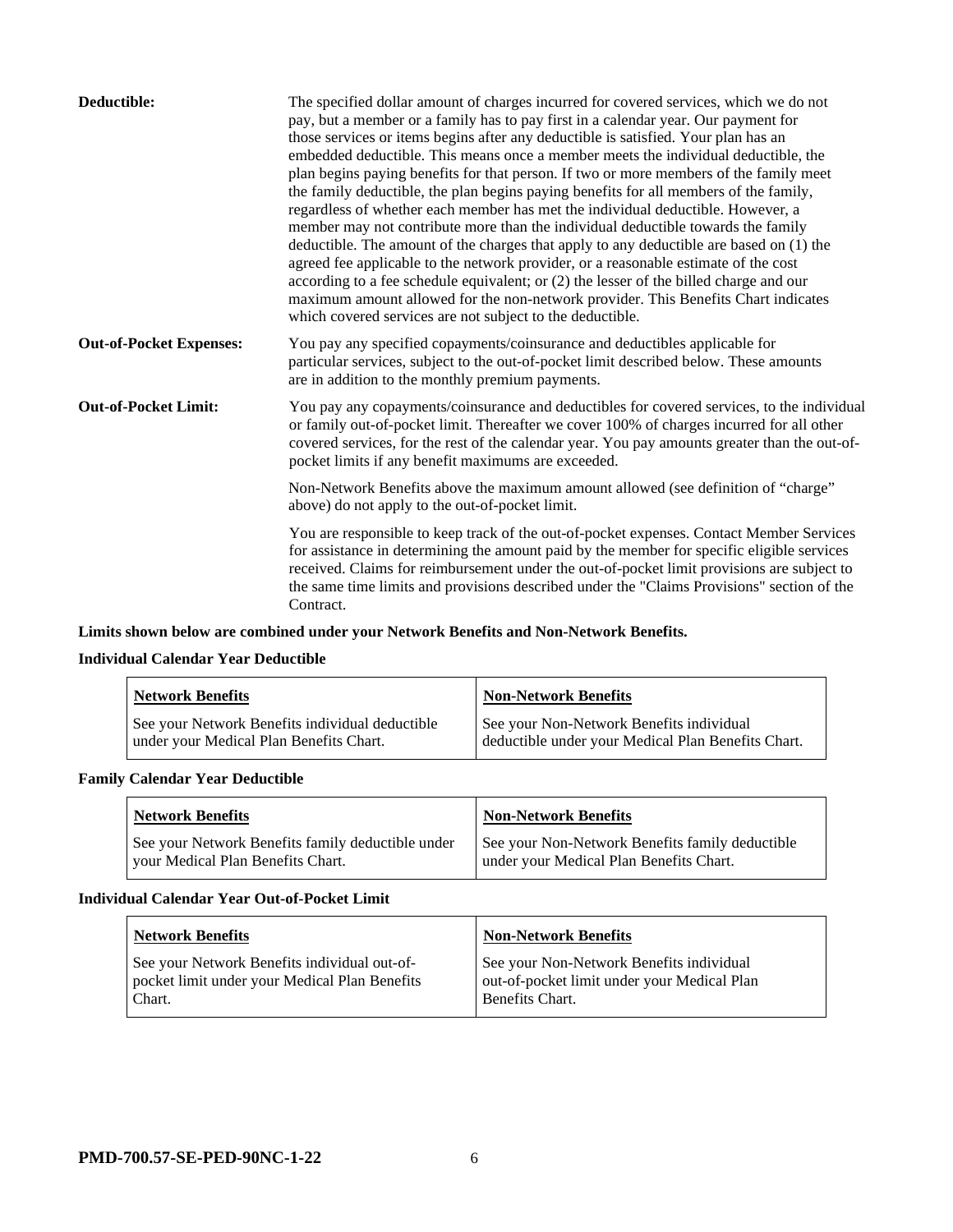| Network Benefits                                                                                    | <b>Non-Network Benefits</b>                                                                             |
|-----------------------------------------------------------------------------------------------------|---------------------------------------------------------------------------------------------------------|
| See your Network Benefits family out-of-<br>pocket limit under your Medical Plan Benefits<br>Chart. | See your Non-Network Benefits family out-of-<br>pocket limit under your Medical Plan Benefits<br>Chart. |

# **PREVENTIVE AND DIAGNOSTIC SERVICES**

# **Covered Services:**

We cover the following preventive and diagnostic services, with certain limitations which are listed below.

- **Routine dental care examinations for new and existing patients** limited to twice each calendar year.
- **Dental cleaning (prophylaxis or periodontal maintenance cleaning)** limited to twice each calendar year.
- **Professionally applied topical fluoride (other than silver diamine fluoride)** limited to twice each calendar year.
- **Silver diamine fluoride** limited to twice per tooth each calendar year.
- **Pit and Fissure sealant application and preventive resin restoration** limited to one application per tooth per 36 month period, for unrestored permanent molars.
- **Bitewing x-rays** limited to twice each calendar year.
- **Full mouth or panoramic x-rays** limited to once every sixty months.
- **Other x-rays, except as provided in connection with orthodontic diagnostic procedures and treatment.**
- **Space maintainers (fixed or removable appliances designed to prevent adjacent and opposing teeth from moving)** for lost primary teeth.
- **Evaluations that are not routine and periodic, including: problem-focused evaluations (either limited or detailed and extensive), periodontal evaluations, and evaluations for members under the age of 3 which include counseling with the primary caregiver.**
- **Screening or assessments of a patient** limited to twice each calendar year.

| <b>Network Benefits</b>       | Non-Network Benefits          |
|-------------------------------|-------------------------------|
| 100% of the charges incurred. | 150% of the charges incurred. |

# **Not Covered:**

- Diagnostic testing that is performed and billed as a separate procedure such as collection of microorganisms for culture, viral cultures, genetic testing for susceptibility or oral disease and caries susceptibility tests. This includes all oral pathology and laboratory testing charges.
- Additional charges for office visits that occur after regularly scheduled hours, office visits for observation, missed appointments or appointments cancelled on short notice.
- Cone beam CT capture and interpretation.
- Oral hygiene instruction.
- Removal of fixed space maintainers.
- Hospital, home and extended care facility visits by dental providers.
- Maxillofacial MRI, maxillofacial ultrasound and sialoendoscopy capture and interpretation.
- Post processing of image or image sets.
- Caries risk assessment and documentation.
- Charges for unspecified procedures.
- See "Services Not Covered" in item 3. of this Amendment.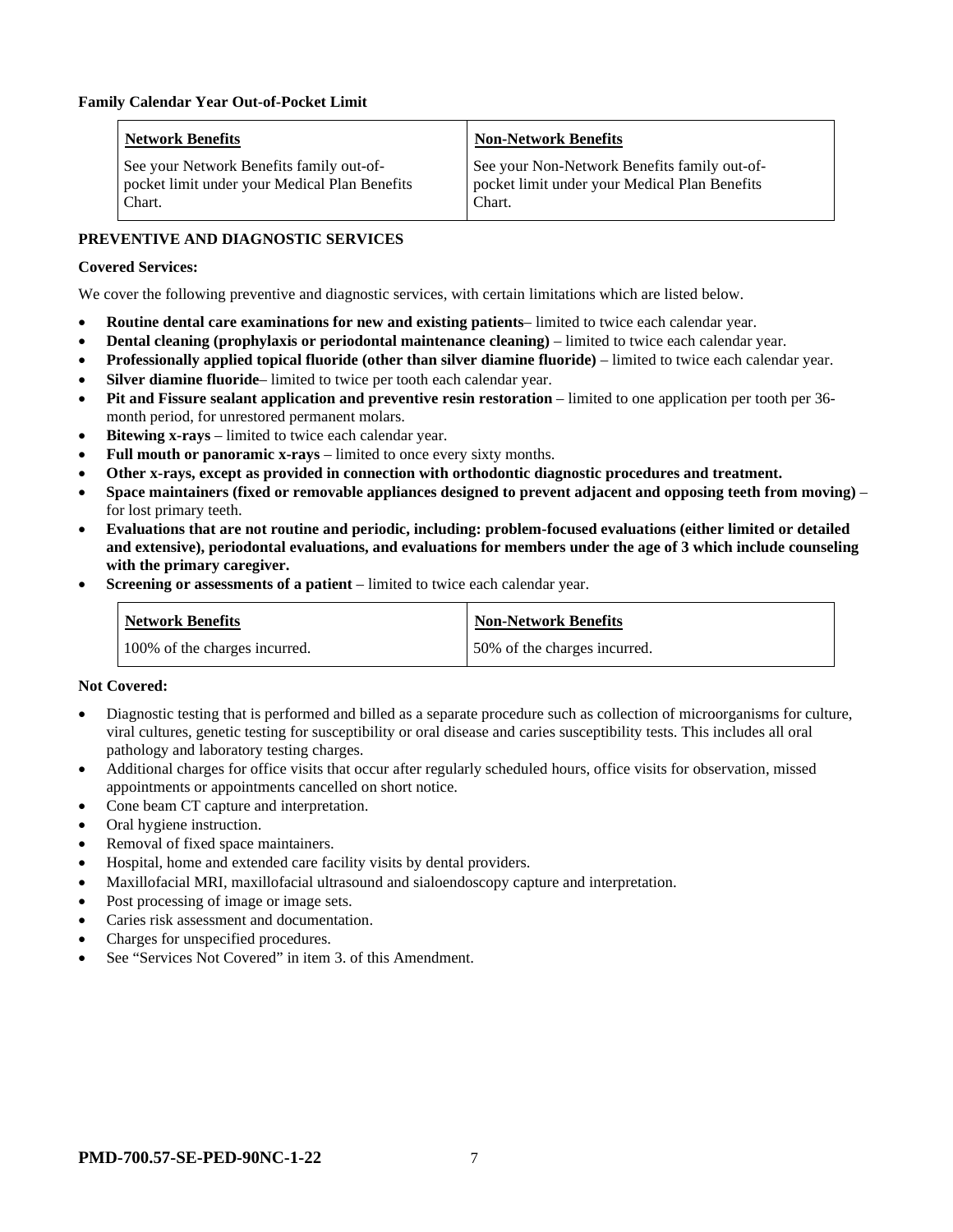#### **BASIC SERVICES**

#### **Covered Services:**

We cover the following services:

- **Consultations.**
- **Emergency treatment for relief of pain.**
- **Regular restorative services (fillings) other than posterior composites.** Restorations using customary restorative materials and stainless steel crowns are covered, when dentally necessary due to loss of tooth structure as a result of tooth decay or fracture.
- **Regular restorative services (fillings) - posterior composites (white fillings on bicuspids and molars).** Restorations using customary restorative materials and preventive resin restorations are covered, when dentally necessary due to loss of tooth structure as a result of tooth decay or fracture.
- **Oral Surgery – surgical and non-surgical extraction for the restoration of dental function.** Services include, but are not limited to, removal of impacted teeth, incision or drainage of abscesses and removal of exostosis. General anesthesia or intravenous sedation is covered, when dentally necessary, when provided by the attending dentist in a dental office setting and required to perform a covered dental procedure.
- **Periodontics (Gum Disease)** limited to once every 24 months for non-surgical treatment and once every 36 months for surgical treatment.
- **Endodontics.**

| <b>Network Benefits</b>        | <b>Non-Network Benefits</b>  |
|--------------------------------|------------------------------|
| 1 90% of the charges incurred. | 50% of the charges incurred. |

#### **Limitations:**

• Collection and application of autologous blood concentrate product is limited to once every 36 months.

#### **Not Covered:**

- Periodontal splinting.
- Orthognathic surgery (surgery to reposition the jaws).
- Harvest of bone for use in autogenous grafting procedure.
- Charges for surgical procedures for isolation of a tooth with a rubber dam.
- Non-intravenous conscious sedation, and drugs to treat anxiety or pain.
- Charges for endodontic endosseous implants.
- Charges for intentional reimplantation (including necessary splinting).
- Charges for canal preparation and fitting of preformed dowel or post.
- Charges for temporary crowns for fractured teeth.
- Charges for surgical placement of a temporary anchorage device.
- Charges for autogenous or nonautogenous osseous, osteoperiosteal or cartilage graft of the mandible or maxilla.
- Charges for anatomical crown exposure.
- Charges for the placement of a restorative foundation for an indirect restoration.
- Charges for periradicular services and bone grafts or other material used in conjunction with periradicular surgery.
- Charges for unspecified procedures.
- See "Services Not Covered" in item 3. of this Amendment.

#### **SPECIAL SERVICES**

#### **Covered Services:**

We cover the following services:

• **Special Restorative Care** – extraorally fabricated or cast restorations (crowns, onlays) are covered when teeth cannot be restored with customary restorative material and when dentally necessary due to the loss of tooth structure as a result of tooth decay or fracture. If a tooth can be restored with a customary restorative material, but an onlay, crown, jacket, indirect composite or porcelain/ceramic restoration is selected, benefits will be calculated using the charge appropriate to the equivalent customary restorative material.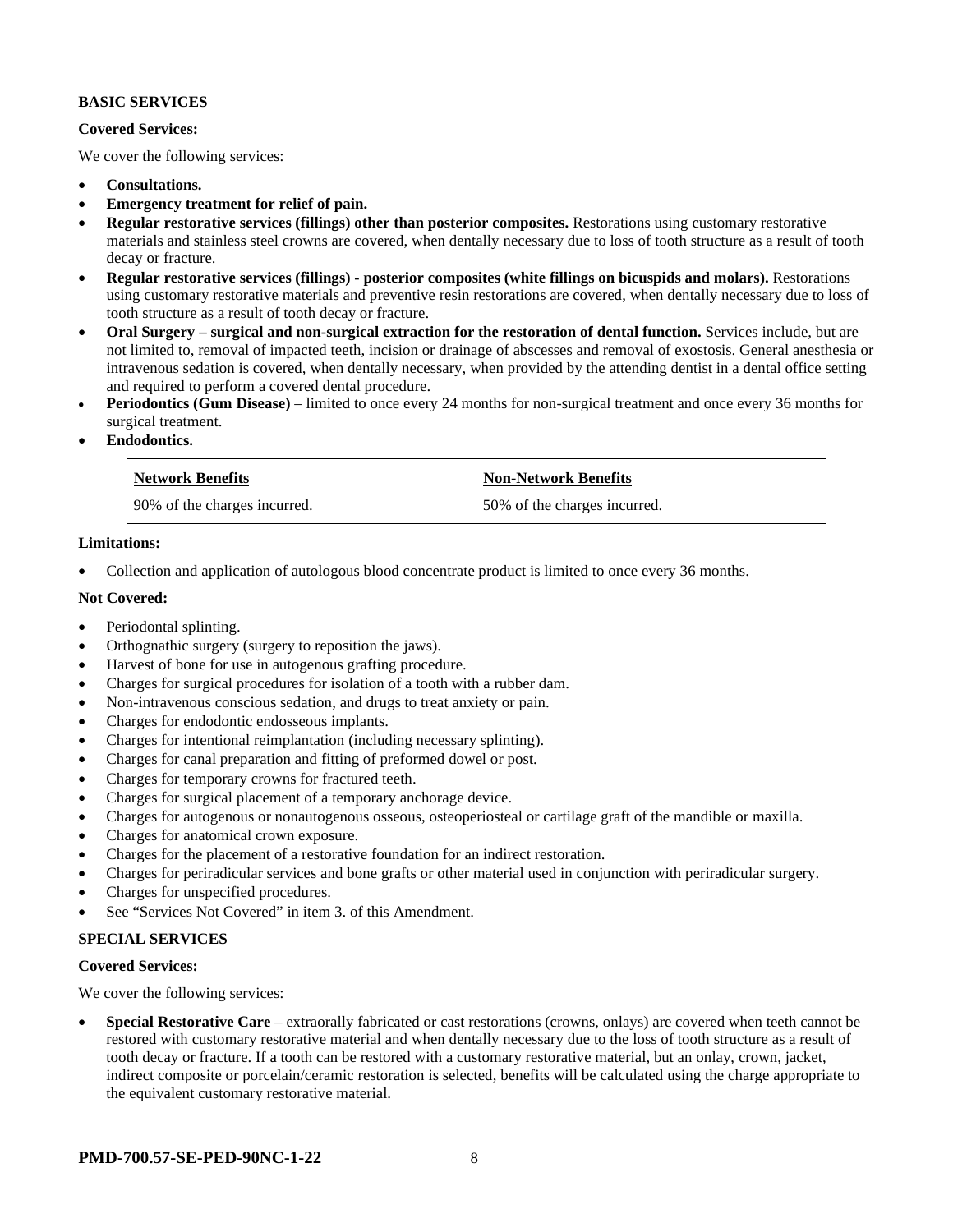#### • **Repair or recementing of crowns, inlays and onlays.**

| <b>Network Benefits</b>      | <b>Non-Network Benefits</b>  |
|------------------------------|------------------------------|
| 90% of the charges incurred. | 50% of the charges incurred. |

#### **Limitations:**

• Benefit for the replacement of a crown or onlay will be provided only after a five year period measured from the date on which the procedure was last provided, whether under this Amendment or not.

#### **Not Covered:**

- Gold foil restorations.
- Onlays, veneers or partial crowns fabricated from extraorally cured composite resin or porcelain.
- Charges for unspecified procedures.
- See "Services Not Covered" in item 3. of this Amendment.

# **PROSTHETIC SERVICES**

# **Covered Services:**

We cover the following services:

- **Bridges** initial installation of fixed bridgework to replace missing natural teeth, replacement of an existing fixed bridgework by a new bridgework, the addition of teeth to an existing bridgework, and repair or recementing of bridgework are covered. A given prosthetic appliance for the purpose of replacing an existing appliance will be provided when satisfactory evidence is presented that the new prosthetic appliance is required to replace one or more teeth extracted after the existing bridgework was installed.
- **Dentures** initial installation of full removable dentures to replace missing natural teeth and adjacent structures and adjustments during the six-month period following installation are covered. If a satisfactory result can be achieved through the utilization of standard procedures and materials but a personalized appliance is selected, or one which involves specialized techniques, the charges appropriate to the least costly appliance are covered. Replacement of an existing full removable denture by a new denture is covered. A given prosthetic appliance for the purpose of replacing an existing appliance will be provided when satisfactory evidence is presented that the new prosthetic appliance is required to replace one or more teeth extracted after the existing denture was installed. Repair of dentures, or relining or rebasing of dentures more than six months after installation of an initial or replacement denture are covered.
- **Partial Dentures** Surveyed crowns which are not restorative but which are dentally necessary to facilitate the placement of a removable partial denture are covered. Initial installation of partial removable dentures to replace missing natural teeth and adjacent structures and adjustments during the six-month period following installation are covered. If a satisfactory result can be achieved by a standard cast chrome or acrylic partial denture, but a more complicated design is selected, the charges appropriate to the least costly appliance are covered. Replacement of an existing partial denture by a new denture, or the addition of teeth to an existing partial removable denture is covered. A given prosthetic appliance for the purpose of replacing an existing appliance will be provided when satisfactory evidence is presented that the new prosthetic appliance is required to replace one or more teeth extracted after the existing denture was installed. Repair of dentures, or relining or rebasing of dentures more than six months after installation of an initial or replacement denture are covered.
- **Occlusal guards** occlusal guards for the treatment of bruxism are covered, including repair and relining of occlusal guards.
- **Tissue Conditioning.**

| <b>Network Benefits</b>      | <b>Non-Network Benefits</b>  |
|------------------------------|------------------------------|
| 90% of the charges incurred. | 50% of the charges incurred. |

#### **Limitations:**

- Benefit for replacement of a prosthetic appliance will be provided only (a) if the existing appliance cannot be made serviceable, and (b) after a 5 year period measured from the date on which it was installed, whether under this Amendment or not.
- Occlusal guards are limited to one every 12 months, for members age 13 or older.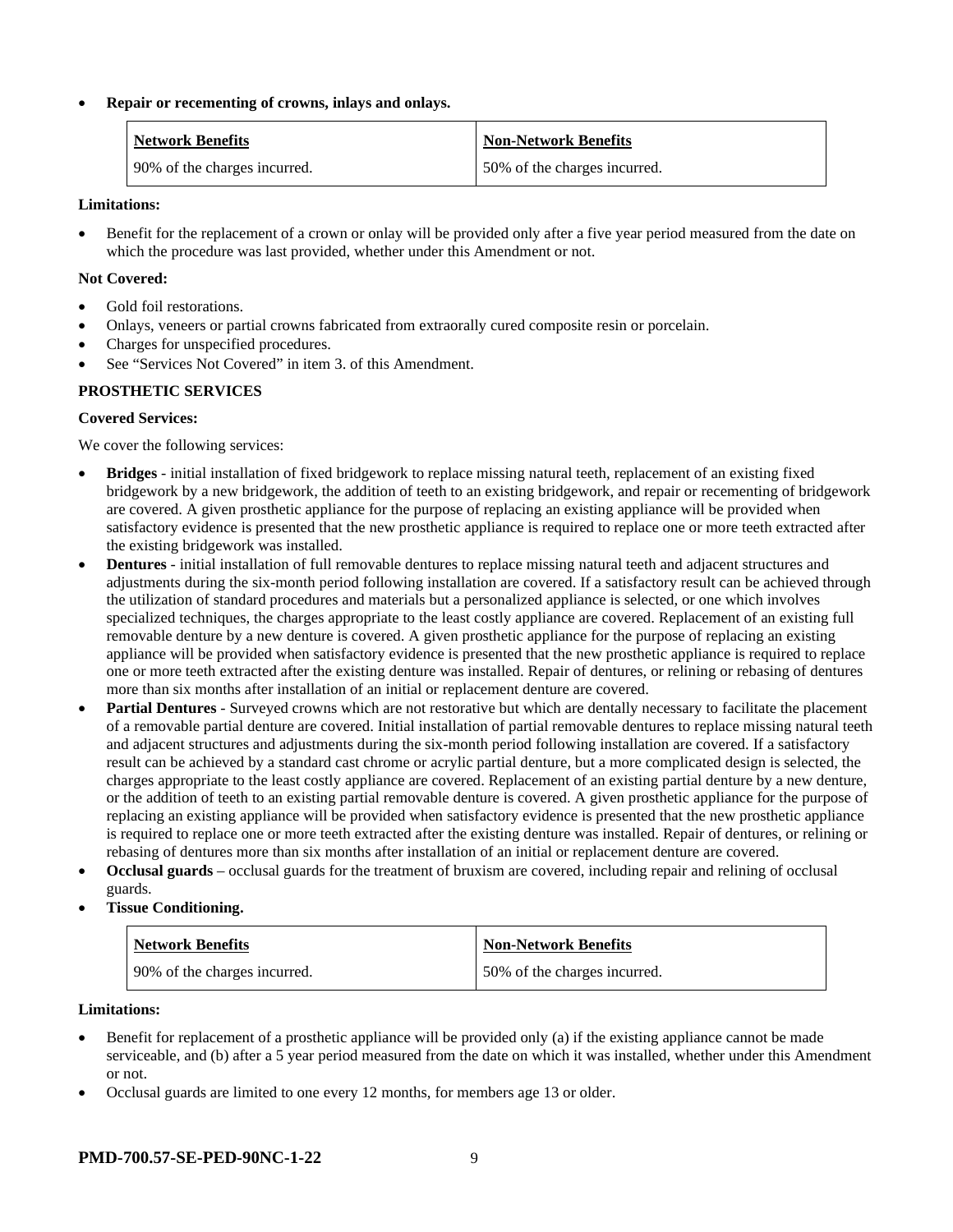# **Not Covered:**

- Services for replacement of any missing, lost or stolen dental or implant-supported prosthesis.
- Services related to a prosthetic appliance which was installed or delivered more than 60 days after termination of coverage.
- Interim prostheses.
- Connector bars, stress breakers and precision attachments.
- Provisional pontics, crowns and retainer crowns.
- Copings.
- Charges for unspecified procedures.
- See "Services Not Covered" in item 3. of this Amendment.

# **DENTAL IMPLANT SERVICES**

#### **Covered Services:**

#### We cover, **if dentally necessary**:

- the surgical placement of an implant body to replace missing natural teeth;
- removal and replacement of an implant body that is not serviceable and cannot be repaired after a period of at least five years from the date that the implant body was initially placed;
- initial installation of implant-supported prosthesis (crowns, bridgework and dentures) to replace missing teeth;
- replacement of an existing implant-supported prosthesis by a new implant-supported prosthesis, or the addition of teeth to an existing implant-supported prosthesis. We will replace an existing implant-supported prosthesis when satisfactory evidence is presented that (a) the new implant-supported prosthesis is required to replace one or more teeth extracted after the existing implant-supported prosthesis was installed, or (b) the existing implant-supported prosthesis cannot be made serviceable;
- repair of implant-supported prosthesis;
- other related implant services.

**Decisions about dental necessity are made by HealthPartners dental directors, or their designees. If the dental directors or their designees determine that a tooth or an arch can be restored with a standard prosthesis or restoration, no benefits will be allowed for the individual implant or implant procedure. For the second phase of treatment (the prosthodontics phase of placing the implant crown, bridge, denture or partial denture), we will base benefits on the least costly, professionally acceptable alternative treatment.**

| <b>Network Benefits</b>      | <b>Non-Network Benefits</b>  |
|------------------------------|------------------------------|
| 90% of the charges incurred. | 50% of the charges incurred. |

#### **Limitations:**

- Benefit for replacement of an existing implant-supported prosthesis that cannot be made serviceable will be provided only after a five year period measured from the date that the implant-supported prosthesis was initially placed, whether under this Amendment or not.
- Endosteal implants, surgical placement of an interim implant body, eposteal implants, transolsteal implants (including hardware), implant-supported complete or partial dentures, connecting bars, abutments, implant-supported crowns, and abutment supported retainers are limited to once every 5 years.
- Radiographic/surgical implant indexing is limited to once every 5 years.

#### **Not Covered:**

- Charges for interim abutments or custom abutments, including placement.
- Charges for unspecified procedures.
- See "Services Not Covered" in item 3, of this Amendment.